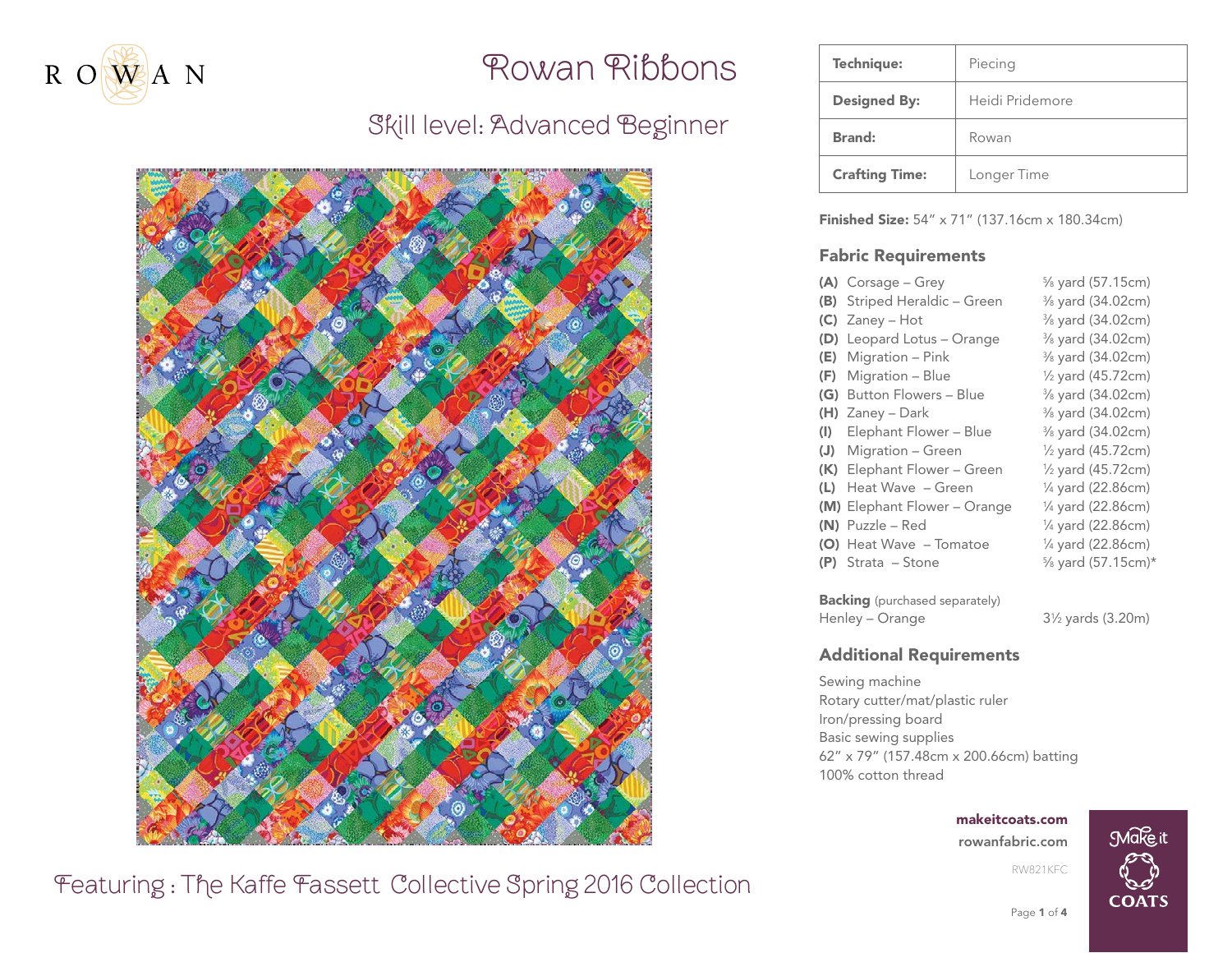

### Cutting Instructions

WOF=Width of Fabric

#### Fabric A, cut:

(5) 31 ⁄2" x WOF (8.89cm x WOF), sub-cut (59) 31 ⁄2" x 31 ⁄2" (8.89cm x 8.89cm)

#### Fabric B, cut:

(3) 31 ⁄2" x WOF (8.89cm x WOF), sub-cut (30) 31 ⁄2" x 31 ⁄2" (8.89cm x 8.89cm)

#### Fabric C, cut:

(3) 31 ⁄2" x WOF (8.89cm x WOF), sub-cut (30) 31 ⁄2" x 31 ⁄2" (8.89cm x 8.89cm)

#### Fabric D, cut:

(3) 31 ⁄2" x WOF (8.89cm x WOF), sub-cut (26) 31 ⁄2" x 31 ⁄2" (8.89cm x 8.89cm)

#### Fabric E, cut:

(3) 31 ⁄2" x WOF (8.89cm x WOF), sub-cut (26) 31 ⁄2" x 31 ⁄2" (8.89cm x 8.89cm)

#### Fabric F, cut:

(4) 31 ⁄2" x WOF (8.89cm x WOF), sub-cut (39) 31 ⁄2" x 31 ⁄2" (8.89cm x 8.89cm)

#### Fabric G, cut:

(3) 31 ⁄2" x WOF (8.89cm x WOF), sub-cut (34) 31 ⁄2" x 31 ⁄2" (8.89cm x 8.89cm)

#### Fabric H, cut:

(3) 31 ⁄2" x WOF (8.89cm x WOF), sub-cut (34) 31 ⁄2" x 31 ⁄2" (8.89cm x 8.89cm)

#### Fabric I, cut:

(3) 31 ⁄2" x WOF (8.89cm x WOF), sub-cut (30) 31 ⁄2" x 31 ⁄2" (8.89cm x 8.89cm)

#### Fabric J, cut:

(4) 31 ⁄2" x WOF (8.89cm x WOF), sub-cut (44) 31 ⁄2" x 31 ⁄2" (8.89cm x 8.89cm)

#### Fabric K, cut:

(4) 31 ⁄2" x WOF (8.89cm x WOF), sub-cut (44) 31 ⁄2" x 31 ⁄2" (8.89cm x 8.89cm)

#### Fabric L, cut:

(2) 31 ⁄2" x WOF (8.89cm x WOF), sub-cut (20) 31 ⁄2" x 31 ⁄2" (8.89cm x 8.89cm)

#### Fabric M, cut:

(2) 31 ⁄2" x WOF (8.89cm x WOF), sub-cut (20) 31 ⁄2" x 31 ⁄2" (8.89cm x 8.89cm)

#### Fabric N, cut:

(2) 31 ⁄2" x WOF (8.89cm x WOF), sub-cut (18) 31 ⁄2" x 31 ⁄2" (8.89cm x 8.89cm)

#### Fabric O, cut:

(2) 31 ⁄2" x WOF (8.89cm x WOF), sub-cut (18) 31 ⁄2" x 31 ⁄2" (8.89cm x 8.89cm) Fabric P, cut: (7) 2½" x WOF (6.35cm x WOF) strips for binding.

#### Backing Fabric, cut: (2) 62" x WOF (157.48cm x WOF)

#### makeitcoats.com

Coats PLC [rowanfabric.com](http://www.rowanfabric.com)



# Copyright © 2016

Page 2 of 4

RW821KFC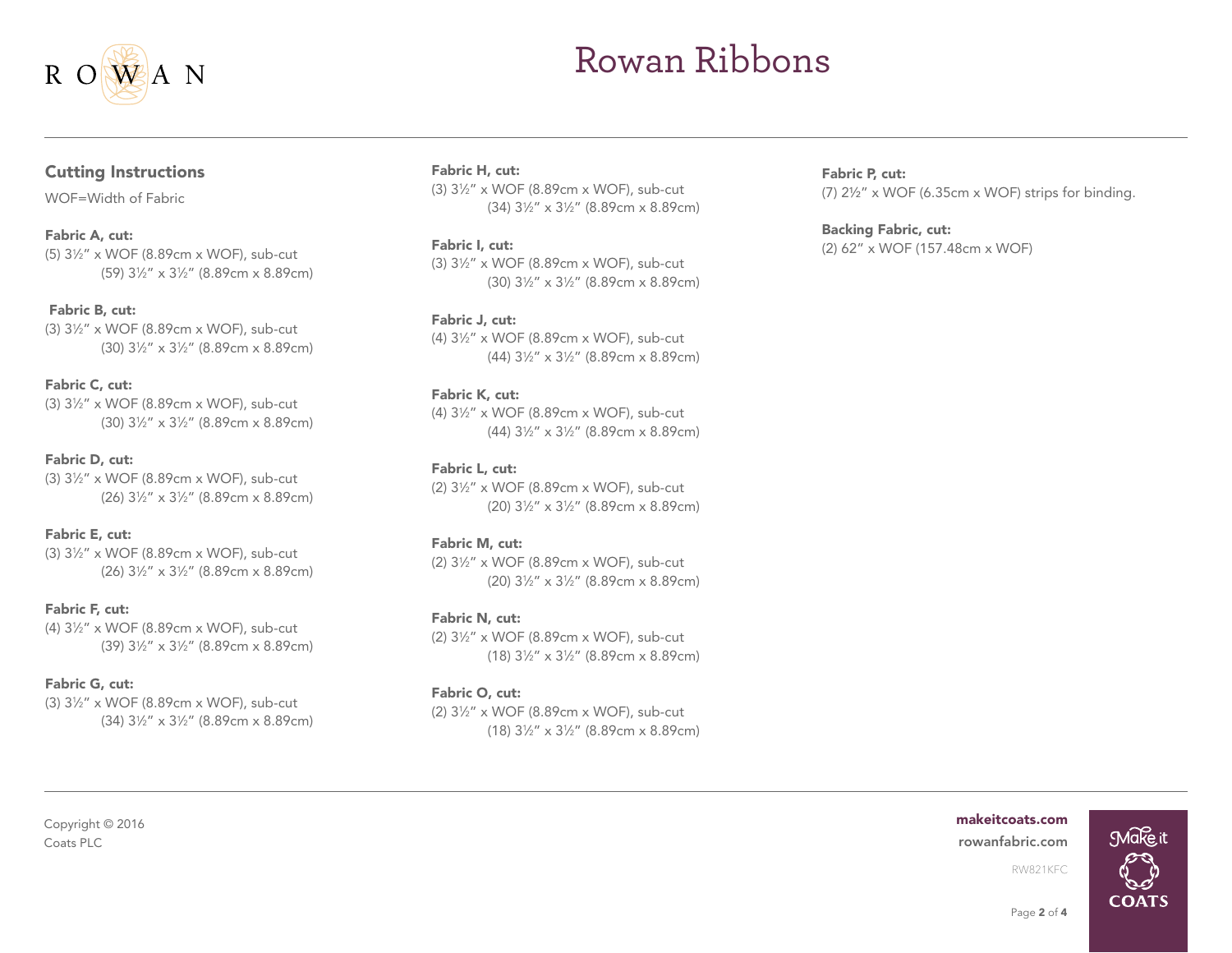### Sewing Instructions

R ONEAN

Following (**Fig. 1**), sew the (472) 3½" (8.89cm) squares together into the 30 rows, matching adjacent seams.

### Quilt Top Assembly

Trim the quilt to measure 54½" x 71½" (138.43cm x 181.61cm). (Fig. 2)

## Finishing

- 1. Sew together the long edges of the Backing. Layer the backing, batting, and quilt top. Quilt or tie as desired. Carefully trim backing and batting even with quilt top.
- 2. Sew the (7) 2½" x WOF (6.35cm x WOF) **Fabric P** strips end to end using diagonal seams to create one long binding strip. Press strip in half lengthwise, wrong sides together.
- 3. Leaving an 8" (20.32cm) binding tail, sew binding to the quilt matching all raw edges. Miter corners. Stop approximately 12" (30.48cm) from where you started sewing. Lay both loose ends of binding flat along quilt edge. Where these two loose ends meet, fold them back on themselves and press to form a crease. Using this crease as your stitching line, sew the two open ends of the binding together right sides together. Trim seam to 1 ⁄4" (.64cm) and press open. Finish sewing binding to quilt.
- 4. Turn the binding to the back of quilt and hand-stitch in place.





#### makeitcoats.com



Copyright © 2016 Coats PLC [rowanfabric.com](http://www.rowanfabric.com)

Page 3 of 4

RW821KFC